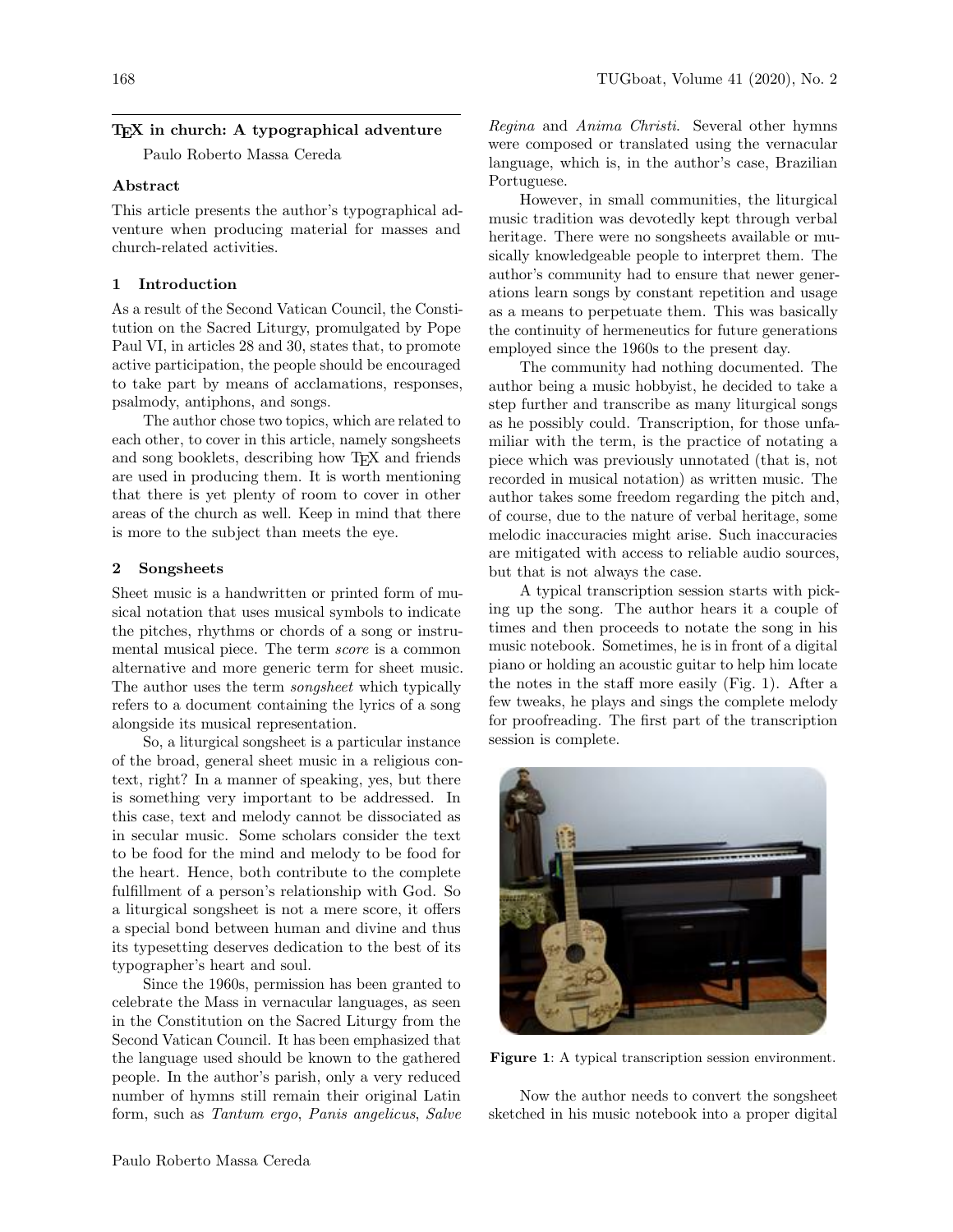version through computer music engraving, the art of drawing music notation at high quality for the purpose of mechanical reproduction. Although there are several TEX packages for music engraving, his approach goes towards LilyPond.

LilyPond's primary goal is to produce output comparable to professionally engraved scores instead of output that looks mechanical. Some of its features include:

- *Optical font scaling:* depending on the staff size, the design of the music font is slightly altered; this is a feature that the Computer Modern typeface is known for. As a result, note heads become more rounded, and staff lines become thicker.
- *Optical spacing:* stem directions are taken into account when spacing subsequent notes.
- Special ledger line handling: ledger lines are shortened when accidentals are nearby, thus enhancing readability.
- *Proportional spacing:* notes can be positioned in such a way that exactly reflects their duration. For example, with this setting, the space between consecutive quarter notes is four times greater than between consecutive sixteenth notes.

However, LilyPond solves only half of the task. The author also wants his liturgical songsheets to have text blocks with proper hyphenation, beautiful fonts, scripture verses and background images as well. This is a typical scenario where LilyPond's syntax and commands become a nuisance.

Surely, the best solution to this task is neither LilyPond or T<sub>EX</sub>, it is LilyPond and T<sub>EX</sub>. One can benefit from the best of two worlds: LilyPond with professional music engraving and T<sub>E</sub>X with its unparalleled text capabilities. So that is how the second part of the author's transcription session goes: he converts the songsheet sketch from his notebook into the corresponding LilyPond format and sets up the score in a T<sub>E</sub>X file.

When converting songsheets into the LilyPond format, the author typically uses a free software editor named Frescobaldi. This editor offers many templates to ease the writing of complex scores, as well as dictionary-based lyrics hyphenation and other engraving tweaks. The editor also features a score preview with point and click, which lets you find notes in the input by clicking on them. Observe that there is no need to handle paper size and margins in the LilyPond file, as such adjustments will be done later on, inside the TEX file.

For the T<sub>EX</sub> document, the author usually uses the standard article class with A4 paper and 12-

point size font options. For margins, the geometry package is used. If the text is too long, the author also includes the multicol package; otherwise, a simple minipage suffices. Finally, the author also loads the background and graphicx packages to provide watermark features and image support, respectively.

The LilyPond magic inside these T<sub>F</sub>X documents happens thanks to a fantastic package named lyluatex, available out of the box from your typical T<sub>EX</sub> Live and MiKT<sub>EX</sub> installations. As the name implies, this package can only be used with the LuaLATEX engine. Some of its features include:

- LilyPond is used to compile music scores directly from within the LuaL<sup>AT</sup>FX engine run. Music scores are created in real time, so shell escape is required during the compilation.
- Intelligent caching of engraved scores, avoiding recompilation when possible.
- Matching of layout and appearance to perfectly fit the scores into the text document.
- Comprehensive configuration through global and per-score options.

Another important feature is the automatic font handling, which is disabled by default. As this approach uses LuaTEX engine, system fonts are available and lyluatex can handle them as well by passing such metrics to LilyPond.

It is worth mentioning that this workflow can be further automated by using a template tool like TEXplate to generate the code boilerplate that handles both text and score, merging them into a coherent document structure.

So this is how a typical transcription session goes. There are always manual adjustments, usually minor, during proofreading, both in textual and music typography. It is an art, after all. The author will spare the reader details of such adjustments, but they do happen.

## 3 Booklets

A booklet is typically the name given to a very thin book with a small number of pages and sometimes a paper cover, giving information about something. In this case, a song booklet contains liturgical songs. Since almost no one in the author's community can read sheet music, he decided to just put the song lyrics in the booklets. Granted, it is rather unusual to spot sheet music in today's liturgical booklets, unless the reader is lucky enough to live near Rome and can attend the Holy Mass in Saint Peter's Basilica. The Vatican website contains lots of mass booklets for download.

Finding a good layout for a song booklet is challenging. The author did several experiments